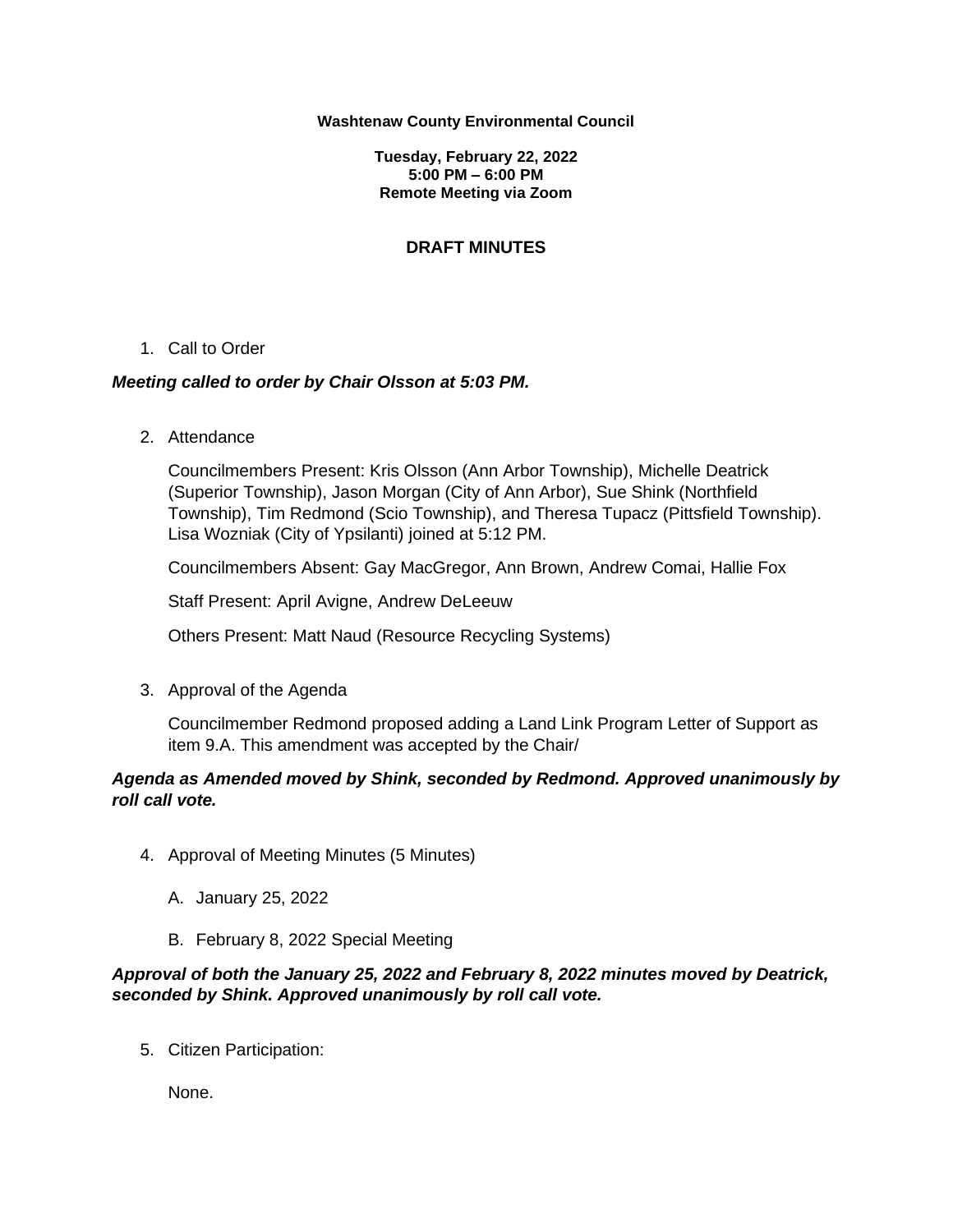6. Council Responses to Citizen Participation:

None.

7. Special Presentations

None.

- 8. Regular Business
	- a. Climate Action Plan Project Update

Matt Naud presented an update on the work done over the past month on the Climate Action Plan. He described community engagement and publication efforts, upcoming scheduled meetings, a new recording on local climate data from Omar Gates of GLISA available on the website, the status of data collection efforts, other climate planning efforts underway, a transition from district based engagement to thematic based engagement, the development of the plan structure.

Councilmember Tupacz commented about her experience at the Pittsfield Township listening session, that she will be sharing notice of the upcoming sessions broadly, and that she had an overall positive experience at her event and would like to see more people be engaged.

Councilmember Wozniak suggested that Acorn Market may be a good option for outreach in the Manchester area given their community involvement and connection to local agriculture.

Councilmember Redmond agreed that it was a good idea to reach out to the Farm Bureau and row crop farmers as a specific interest group we should speak with and asked about the status of a previously shared project which would have investigated solar potential on agricultural land in the County. Matt indicated that this proposal was not selected by the review group, and so would not be going ahead in that manner.

Chair Olsson asked if the county's ALPAC or NATAC groups had been contacted, and the possibility of using contact lists from those groups or associates to reach out to the farmer community.

Councilmember Tupacz asked if the contact information for ambassadors could be shared.

- 9. New Business
	- a. Land Link Program Letter of Support

Councilmember Redmond Explained that Ottawa County had been operating a Land Link Program for several years, and the purpose of this program was to connect new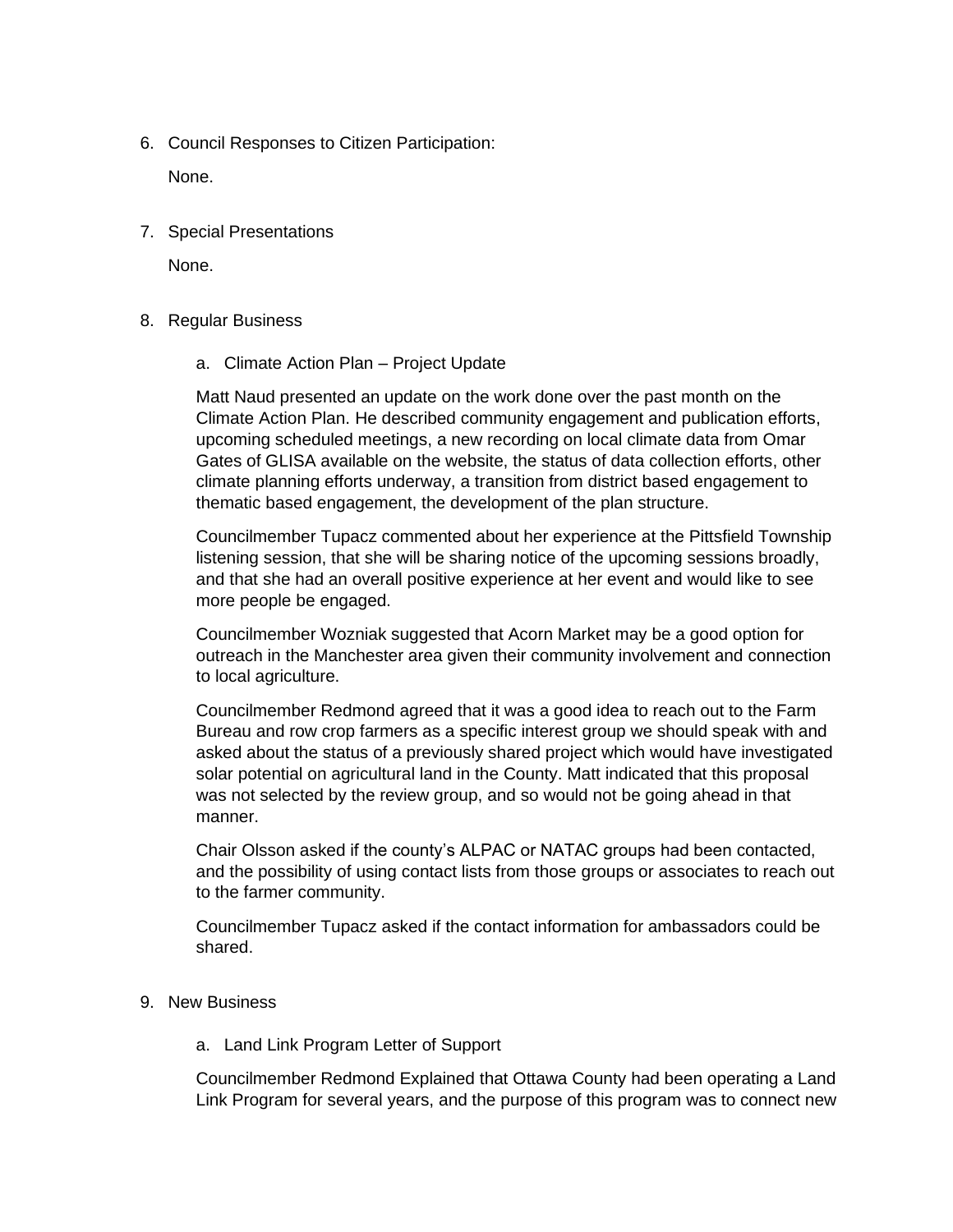farmers looking for land with legacy farm land owners to keep land in agricultural production and to make access to farm land possible. He further explained that there was movement underway to have this program be overseen by the Washtenaw County Conservation District given the high prevalence of new farmers located in Washtenaw County. He presented a draft letter of support for this program and asked that the Environmental Council consider approving and sending this letter of support.

*Councilmember Redmond moved, seconded by Shink, that the Washtenaw County Environmental Council would prepare and send letter supporting the need for a Land Link Program and supporting the Washtenaw County Conservation District as the appropriate organization to oversee this program. Approved unanimously by roll call vote. Approved unanimously by roll call vote.*

- 10. Communications and Reports
	- A. Councilmembers

None.

B. Staff

Andrew DeLeeuw reminded members that the application period for reappointment would be closing soon, and to follow up with him if there were any questions about the process.

C. Committees

None.

11. Tasks:

None.

12. Adjourn

None.

*Meeting Adjourned at 6:04 PM.*